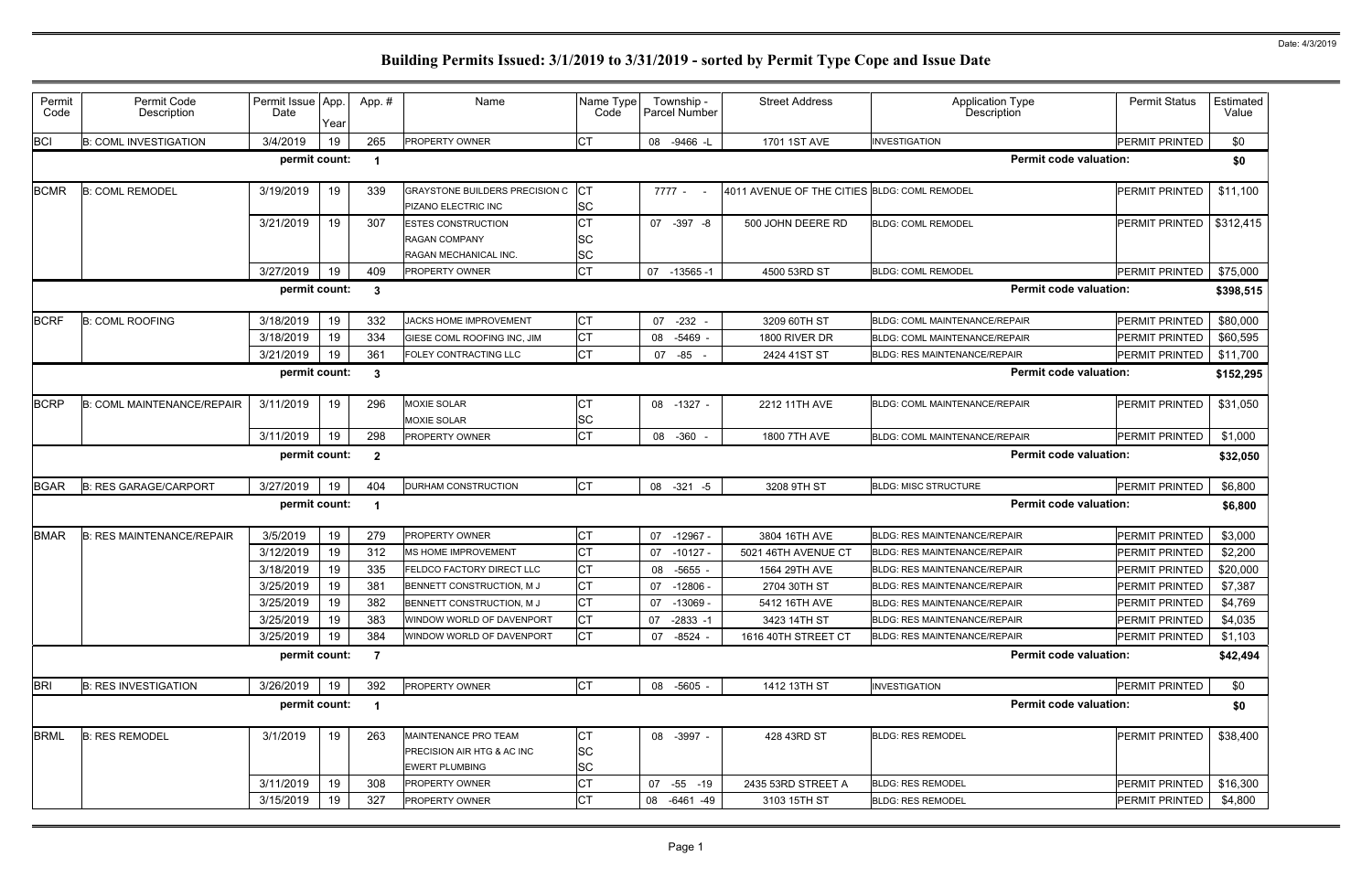| Permit<br>Code | Permit Code<br>Description | Permit Issue App.<br>Date | Year | App.# | Name                              | Name Type<br>Code | Township -<br>Parcel Number | <b>Street Address</b> | <b>Application Type</b><br>Description | <b>Permit Status</b>       | Estimated<br>Value |
|----------------|----------------------------|---------------------------|------|-------|-----------------------------------|-------------------|-----------------------------|-----------------------|----------------------------------------|----------------------------|--------------------|
| <b>BRML</b>    | <b>B: RES REMODEL</b>      | 3/15/2019                 | 19   | 327   | <b>PROPERTY OWNER</b>             | lsc               | 08<br>$-6461 - 49$          | 3103 15TH ST          | <b>BLDG: RES REMODEL</b>               | PERMIT PRINTED             | \$4,800            |
|                |                            | 3/18/2019                 | 19   | 336   | BYRON POWELL REMODELING & REPACT  |                   | -8264<br>07                 | 1116 52ND STREET CT   | <b>BLDG: RES REMODEL</b>               | PERMIT PRINTED             | \$50,000           |
|                |                            | 3/22/2019                 | 19   | 375   | PROPERTY OWNER                    | CT                | 08 -7670 -                  | 738 22ND STREET A     | <b>BLDG: RES REMODEL</b>               | <b>PERMIT PRINTED</b>      | \$35,000           |
|                |                            | permit count:             |      | 5     |                                   |                   |                             |                       | <b>Permit code valuation:</b>          |                            | \$144,500          |
| <b>BRRF</b>    | <b>B: RES ROOFING</b>      | 3/6/2019                  | 19   | 280   | LANDEROS AND SONS CONSTRUCTION CT |                   | 07 -6269                    | 2330 47TH ST          | <b>BLDG: RES MAINTENANCE/REPAIR</b>    | <b>FINAL INSPECTION</b>    | \$3,800            |
|                |                            | 3/11/2019                 | 19   | 295   | LANDEROS AND SONS CONSTRUCTION CT |                   | -2791<br>08                 | <b>201 4TH AVE</b>    | <b>BLDG: RES MAINTENANCE/REPAIR</b>    | <b>FINAL INSPECTION</b>    | \$7,600            |
|                |                            | 3/12/2019                 | 19   | 314   | A+ ROOFING & SIDING CO. FORMER    |                   | 07 -1382 -                  | 2352 31ST ST          | <b>BLDG: RES MAINTENANCE/REPAIR</b>    | PERMIT PRINTED             | \$5,700            |
|                |                            | 3/18/2019                 | 19   | 333   | <b>PROPERTY OWNER</b>             | СT                | 07<br>$-10127 -$            | 5021 46TH AVENUE CT   | <b>BLDG: RES MAINTENANCE/REPAIR</b>    | PERMIT PRINTED             | \$1,800            |
|                |                            | 3/18/2019                 | 19   | 331   | A&J CONSTRUCTION                  |                   | 07<br>$-11558$              | 1130 54TH STREET A    | <b>BLDG: RES MAINTENANCE/REPAIR</b>    | PERMIT PRINTED             | \$8,000            |
|                |                            | 3/19/2019                 | 19   | 344   | <b>CREW ROOFING</b>               | СT                | -6473<br>07                 | 3815 10TH AVENUE CT   | <b>BLDG: RES MAINTENANCE/REPAIR</b>    | <b>FINAL INSPECTION</b>    | \$1,900            |
|                |                            | 3/19/2019                 | 19   | 346   | <b>CREW ROOFING</b>               |                   | 07 -6682 -                  | 1404 39TH ST          | <b>BLDG: RES MAINTENANCE/REPAIR</b>    | <b>FINAL INSPECTION</b>    | \$7,000            |
|                |                            | 3/19/2019                 | 19   | 348   | JANSEN ROOFING & REPAIR           | <b>CT</b>         | -1248<br>08                 | 1217 12TH AVE         | <b>BLDG: RES MAINTENANCE/REPAIR</b>    | PERMIT PRINTED             | \$11,000           |
|                |                            | 3/19/2019                 | 19   | 347   | <b>CREW ROOFING</b>               |                   | $-6120 -15$<br>08           | 417 28TH AVE          | <b>BLDG: RES MAINTENANCE/REPAIR</b>    | FINAL INSPECTION           | \$5,000            |
|                |                            | 3/19/2019                 | 19   | 354   | CALDERON'S CONSTRUCTION OF RI     | IСТ               | 08<br>-8167 -               | 1137 29TH ST          | <b>BLDG: RES MAINTENANCE/REPAIR</b>    | PERMIT PRINTED             | \$10,000           |
|                |                            | 3/21/2019                 | 19   | 363   | QC CONSTRUCTION WORKS, LLC        | СT                | 07 -6636                    | 3712 14TH AVE         | <b>BLDG: RES MAINTENANCE/REPAIR</b>    | <b>FINAL INSPECTION</b>    | \$4,500            |
|                |                            | 3/21/2019                 | 19   | 359   | QC GENERAL, INC                   | СT                | $-8053$<br>07               | 2655 35TH ST          | <b>BLDG: RES MAINTENANCE/REPAIR</b>    | PERMIT PRINTED             | \$8,900            |
|                |                            | 3/21/2019                 | 19   | 370   | SAMPSON CONSTRUCTION              | <b>CT</b>         | 08 -2043                    | 1712 15TH STREET PL   | BLDG: RES MAINTENANCE/REPAIR           | <b>PERMIT PRINTED</b>      | \$6,800            |
|                |                            | 3/21/2019                 | 19   | 369   | ADVANCED CONST & IMPROVEMENT      | <b>CT</b>         | -4230<br>08                 | 2401 18TH STREET B    | <b>BLDG: RES MAINTENANCE/REPAIR</b>    | PERMIT PRINTED             | \$2,100            |
|                |                            | 3/21/2019                 | 19   | 362   | QC CONSTRUCTION WORKS, LLC        | СT                | 08 -4292 -                  | 2401 15TH AVE         | <b>BLDG: RES MAINTENANCE/REPAIR</b>    | PERMIT PRINTED             | \$3,500            |
|                |                            | 3/21/2019                 | 19   | 367   | MIDWEST COMPLETE CONSTRUCTION CT  |                   | 08<br>-4869                 | 1205 11TH ST          | <b>BLDG: RES MAINTENANCE/REPAIR</b>    | PERMIT PRINTED             | \$5,000            |
|                |                            | 3/21/2019                 | 19   | 366   | <b>FOLEY CONTRACTING LLC</b>      |                   | 08 - 6674                   | 2957 11TH AVENUE C    | <b>BLDG: RES MAINTENANCE/REPAIR</b>    | <b>PERMIT PRINTED</b>      | \$4,200            |
|                |                            | 3/22/2019                 | 19   | 372   | <b>VERN'S HOME IMPROVEMENT</b>    | <b>CT</b>         | 07<br>-609                  | 1904 34TH ST          | <b>BLDG: RES MAINTENANCE/REPAIR</b>    | PERMIT PRINTED             | \$6,500            |
|                |                            | 3/22/2019                 | 19   | 376   | A+ ROOFING & SIDING CO. FORMER    | <b>CT</b>         | 08 -1999                    | 1814 16TH AVE         | <b>BLDG: RES MAINTENANCE/REPAIR</b>    | PERMIT PRINTED             | \$4,800            |
|                |                            | 3/25/2019                 | 19   | 390   | ALL MAJOR RESTORATIONS LLC        | СT                | 07<br>-7278                 | 1105 48TH ST          | <b>BLDG: RES MAINTENANCE/REPAIR</b>    | PERMIT PRINTED             | \$19,000           |
|                |                            | 3/25/2019                 | 19   | 389   | ALL MAJOR RESTORATIONS LLC        | <b>CT</b>         | 07 -7298                    | 1106 46TH STREET PL   | <b>BLDG: RES MAINTENANCE/REPAIR</b>    | PERMIT PRINTED             | \$20,686           |
|                |                            | 3/25/2019                 | 19   | 387   | <b>TRUJILLO CONSTRUCTION</b>      | <b>CT</b>         | 08 -3644                    | 837 21ST AVE          | <b>BLDG: RES MAINTENANCE/REPAIR</b>    | PERMIT PRINTED             | \$6,400            |
|                |                            | 3/25/2019                 | 19   | 388   | ADVANCED CONST & IMPROVEMENT      |                   | 08 -5210 -                  | 566 53RD STREET DR    | <b>BLDG: RES MAINTENANCE/REPAIR</b>    | PERMIT PRINTED             | \$3,800            |
|                |                            | 3/25/2019                 | 19   | 391   | ALL MAJOR RESTORATIONS LLC        | СT                | 08 -6256 -                  | 429 46TH ST           | <b>BLDG: RES MAINTENANCE/REPAIR</b>    | PERMIT PRINTED             | \$22,000           |
|                |                            | 3/26/2019                 | 19   | 397   | <b>BATES ROOFING</b>              | <b>CT</b>         | 07 -9497 -                  | 4901 35TH AVE         | <b>BLDG: RES MAINTENANCE/REPAIR</b>    | PERMIT PRINTED             | \$9,725            |
|                |                            | 3/26/2019                 | 19   | 396   | DAN HANELL CONSTRUCTION INC       | <b>CT</b>         | 08 -1453 -                  | 2545 18TH AVENUE A    | <b>BLDG: RES MAINTENANCE/REPAIR</b>    | PERMIT PRINTED             | \$12,000           |
|                |                            | 3/26/2019                 | 19   | 395   | DAN HANELL CONSTRUCTION INC       | <b>CT</b>         | 08 -7589 -                  | 455 48TH ST           | <b>BLDG: RES MAINTENANCE/REPAIR</b>    | PERMIT PRINTED             | \$6,000            |
|                |                            | 3/27/2019                 | 19   | 402   | TRUJILLO CONSTRUCTION             | <b>CT</b>         | 08 -1459 -                  | 1023 18TH AVENUE A    | <b>BLDG: RES MAINTENANCE/REPAIR</b>    | PERMIT PRINTED             | \$4,800            |
|                |                            | 3/27/2019                 | 19   | 406   | FOLEY CONTRACTING LLC             | <b>CT</b>         | 08 -5207 -                  | 544 53RD STREET DR    | <b>BLDG: RES MAINTENANCE/REPAIR</b>    | <b>PERMIT PRINTED</b>      | \$12,800           |
|                |                            | permit count:             |      | 29    |                                   |                   |                             |                       | <b>Permit code valuation:</b>          |                            | \$225,311          |
| <b>BRSA</b>    | <b>B: RES ADDITION</b>     | 3/13/2019                 | 19   | 320   | IOSSI CONSTRUCTION                | IСТ               | 08 -3096 -18                | 528 32ND AVE          | <b>BLDG: RES ADDITION</b>              | PERMIT PRINTED             | \$20,970           |
|                |                            |                           |      |       | PETERSEN PLUMBING AND HEATING     | lSC               |                             |                       |                                        |                            |                    |
|                |                            |                           |      |       | PETERSEN PLUMBING AND HEATING     | <b>SC</b>         |                             |                       |                                        |                            |                    |
|                |                            | 3/19/2019                 | 19   | 356   | BRAD CHUMBLEY CUSTOM BUILDER      | <b>CT</b>         | 08 -565 -                   | 4510 RIVER DR         | <b>BLDG: RES ADDITION</b>              | PERMIT PRINTED   \$150,500 |                    |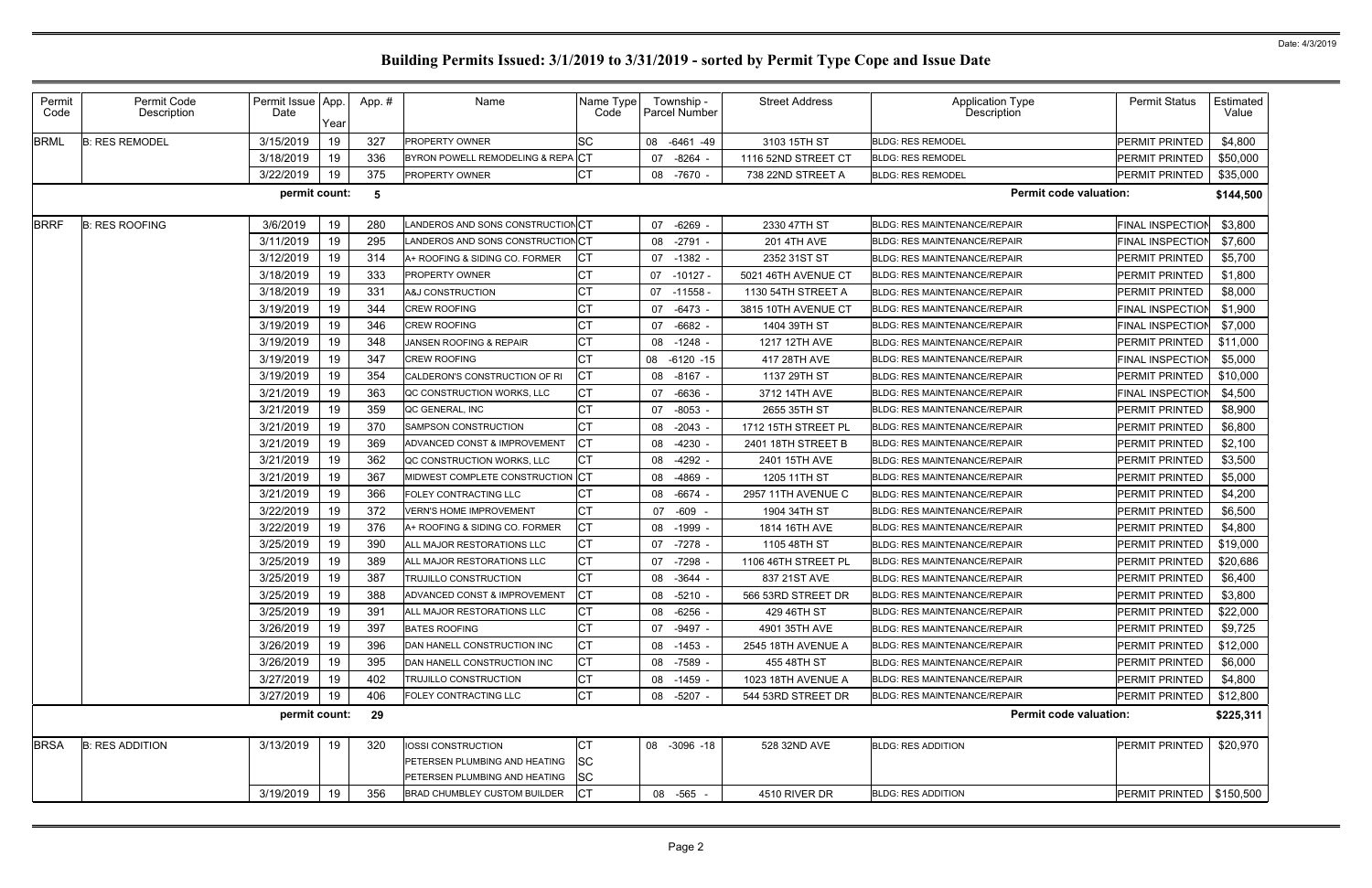| Permit<br>Code   | Permit Code<br>Description                  | Permit Issue App.<br>Date | Year | App.#          | Name                                | Name Type<br>Code | Township -<br><b>Parcel Number</b> | <b>Street Address</b> | <b>Application Type</b><br>Description                 | <b>Permit Status</b>       | Estimated<br>Value |
|------------------|---------------------------------------------|---------------------------|------|----------------|-------------------------------------|-------------------|------------------------------------|-----------------------|--------------------------------------------------------|----------------------------|--------------------|
| <b>BRSA</b>      | <b>B: RES ADDITION</b>                      | 3/27/2019                 | 19   | 405            | DURHAM CONSTRUCTION                 | <b>CT</b>         | 08 -8695                           | 730 22ND AVENUE CT    | <b>BLDG: RES ADDITION</b>                              | PERMIT PRINTED             | \$45,000           |
|                  |                                             | permit count:             |      | $\mathbf{3}$   |                                     |                   |                                    |                       | <b>Permit code valuation:</b>                          |                            | \$216,470          |
| <b>BRSD</b>      | <b>B: RES SIDING</b>                        | 3/5/2019                  | 19   | 275            | <b>C&amp;E SANCHEZ CONSTRUCTION</b> | IСТ               | 08 -221 -                          | 1657 27TH AVE         | BLDG: RES MAINTENANCE/REPAIR                           | PERMIT PRINTED             | \$7,980            |
|                  |                                             | 3/12/2019                 | 19   | 312            | <b>MS HOME IMPROVEMENT</b>          | lст               | 07<br>-10127 -                     | 5021 46TH AVENUE CT   | <b>BLDG: RES MAINTENANCE/REPAIR</b>                    | PERMIT PRINTED             | \$2,200            |
|                  |                                             | 3/14/2019                 | 19   | 322            | CALDERON'S CONSTRUCTION OF RI       | Iст               | 08 -7695                           | 1607 12TH ST          | <b>BLDG: RES MAINTENANCE/REPAIR</b>                    | PERMIT PRINTED             | \$9,000            |
|                  |                                             | 3/15/2019                 | 19   | 330            | <b>PROPERTY OWNER</b>               | lСТ               | -1922<br>07                        | 2327 28TH ST          | <b>BLDG: RES MAINTENANCE/REPAIR</b>                    | PERMIT PRINTED             | \$1,925            |
|                  |                                             | 3/15/2019                 | 19   | 325            | QUALITY CONTROL RESTORATION         | Iст               | -967 -<br>08                       | 2311 18TH STREET B    | <b>BLDG: RES MAINTENANCE/REPAIR</b>                    | PERMIT PRINTED             | \$10,500           |
|                  |                                             | 3/18/2019                 | 19   | 335            | <b>FELDCO FACTORY DIRECT LLC</b>    | Iст               | -5655<br>08                        | 1564 29TH AVE         | <b>BLDG: RES MAINTENANCE/REPAIR</b>                    | PERMIT PRINTED             | \$20,000           |
|                  |                                             | 3/19/2019                 | 19   | 353            | CALDERON'S CONSTRUCTION OF RI       | <b>ICT</b>        | $07 - 11246$                       | 5113 44TH AVE         | <b>BLDG: RES MAINTENANCE/REPAIR</b>                    | PERMIT PRINTED             | \$7,000            |
|                  |                                             | 3/19/2019                 | 19   | 352            | CALDERON'S CONSTRUCTION OF RI       | Iст               | -6367<br>07                        | 1017 41ST ST          | <b>BLDG: RES MAINTENANCE/REPAIR</b>                    | PERMIT PRINTED             | \$8,900            |
|                  |                                             | 3/19/2019                 | 19   | 355            | CALDERON'S CONSTRUCTION OF RI       | <b>ICT</b>        | $-3800$<br>08                      | 904 29TH ST           | <b>BLDG: RES MAINTENANCE/REPAIR</b>                    | <b>FINAL INSPECTION</b>    | \$12,000           |
|                  |                                             | 3/21/2019                 | 19   | 364            | 3 B'S CONSTRUCTION & HOME IMPR      | Iст               | 08<br>-760 -A                      | 1153 23RD ST          | <b>BLDG: RES MAINTENANCE/REPAIR</b>                    | PERMIT PRINTED             | \$3,400            |
|                  |                                             | 3/25/2019                 | 19   | 390            | ALL MAJOR RESTORATIONS LLC          | СT                | 07 - 7278 -                        | 1105 48TH ST          | <b>BLDG: RES MAINTENANCE/REPAIR</b>                    | PERMIT PRINTED             | \$19,000           |
|                  |                                             | 3/25/2019                 | 19   | 389            | ALL MAJOR RESTORATIONS LLC          | <b>CT</b>         | -7298<br>07                        | 1106 46TH STREET PL   | <b>BLDG: RES MAINTENANCE/REPAIR</b>                    | PERMIT PRINTED             | \$20,686           |
|                  |                                             | 3/25/2019                 | 19   | 391            | ALL MAJOR RESTORATIONS LLC          | <b>CT</b>         | -6256<br>08                        | 429 46TH ST           | <b>BLDG: RES MAINTENANCE/REPAIR</b>                    | PERMIT PRINTED             | \$22,000           |
|                  |                                             | 3/27/2019                 | 19   | 407            | PALMER CONSTRUCTION                 | Iст               | 08<br>$-3918 - 1$                  | 1750 12TH AVE         | <b>BLDG: RES MAINTENANCE/REPAIR</b>                    | PERMIT PRINTED             | \$22,065           |
|                  |                                             | permit count:             |      | 14             |                                     |                   |                                    |                       | <b>Permit code valuation:</b>                          |                            | \$166,656          |
| <b>BSMT</b>      | <b>B: RES BASEMENT WATERPROOF</b>           | 3/21/2019                 | 19   | 368            | MIDWEST RECONSTRUCTION CO           | СT                | 07 -11392 -                        | 5215 34TH AVE         | <b>BLDG: RES MAINTENANCE/REPAIR</b>                    | PERMIT PRINTED             | \$14,261           |
|                  |                                             | 3/21/2019                 | 19   | 360            | ABSOLUTELY DRY BASEMENT WATERPCT    |                   | 08<br>-8641 -                      | 2954 8TH ST           | <b>BLDG: RES MAINTENANCE/REPAIR</b>                    | PERMIT PRINTED             | \$19,300           |
|                  |                                             | permit count:             |      | $\overline{2}$ |                                     |                   |                                    |                       | <b>Permit code valuation:</b>                          |                            | \$33,561           |
| <b>BSPK</b>      | <b>B: COML SPRINKLER SYSTEM</b>             | 3/13/2019                 | 19   | 315            | PIPCO COMPANIES LTD                 | <b>CT</b>         | -80<br>07                          |                       | 4211 AVENUE OF THE CITIES BLDG: RES MAINTENANCE/REPAIR | PERMIT PRINTED             | \$15,000           |
|                  |                                             | 3/18/2019                 | 19   | 337            | <b>WEST MAINTANCE</b>               | <b>CT</b>         | 08 -178                            | 1998 1ST STREET A     | <b>BLDG: SPRINKLER SYSTEM</b>                          | <b>PERMIT PRINTED</b>      | \$500              |
|                  |                                             | permit count:             |      | $\mathbf{2}$   |                                     |                   |                                    |                       | <b>Permit code valuation:</b>                          |                            | \$15,500           |
|                  | BTWR B: COML CELLULAR STATION/TOV 3/26/2019 |                           | 19   | 385            | <b>SAC WIRELESS</b>                 | CT                | 12 -339 -B                         | 2600 69TH AVE         | BLDG: COML MAINTENANCE/REPAIR                          | PERMIT PRINTED             | \$40,000           |
|                  |                                             | permit count:             |      |                |                                     |                   |                                    |                       | <b>Permit code valuation:</b>                          |                            | \$40,000           |
| <b>BWC</b>       | <b>B: WRECK COMMERCIAL BLDG</b>             | 3/4/2019                  | 19   | 257            | PROPERTY OWNER                      | IСТ               | 07 -361 -1                         | 4808 27TH ST          | WRECK: ALL OTHER BUILDINGS/STRUCTURES                  | PERMIT PRINTED             | \$0                |
|                  |                                             |                           |      |                | PROPERTY OWNER                      | <b>SC</b>         |                                    |                       |                                                        |                            |                    |
| permit count:    |                                             |                           |      |                |                                     |                   |                                    |                       | <b>Permit code valuation:</b>                          |                            | \$0                |
| <b>BWKH</b>      | <b>B: WRECK HOUSE</b>                       | 3/11/2019                 | 19   | 306            | <b>MCADAM &amp; ASSOCIATES</b>      | <b>CT</b>         | 08 -1896 -                         | 1805 18TH ST          | BLDG: RES MAINTENANCE/REPAIR                           | FINAL INSPECTION           | \$0                |
|                  |                                             | permit count:             |      |                |                                     |                   |                                    |                       | <b>Permit code valuation:</b>                          |                            | \$0                |
| DRN <sub>1</sub> | ENG: CLASS 1 DRAINAGE                       | 3/11/2019                 | 19   | 306            | <b>MCADAM &amp; ASSOCIATES</b>      | IСТ               | 08 -1896 -                         | 1805 18TH ST          | <b>BLDG: RES MAINTENANCE/REPAIR</b>                    | PERMIT PRINTED             | \$0                |
|                  |                                             | 3/15/2019                 | 19   | 329            | <b>RUSSELL CONSTRUCTION</b>         | IСТ               | 07 -274 -3                         | 6600 34TH AVE         | <b>ENG: DRAINAGE PERMIT</b>                            | PERMIT PRINTED             | \$0                |
|                  |                                             | 3/19/2019                 | 19   | 356            | BRAD CHUMBLEY CUSTOM BUILDER        | <b>CT</b>         | 08 -565 -                          | 4510 RIVER DR         | <b>BLDG: RES ADDITION</b>                              | PERMIT PRINTED   \$150,500 |                    |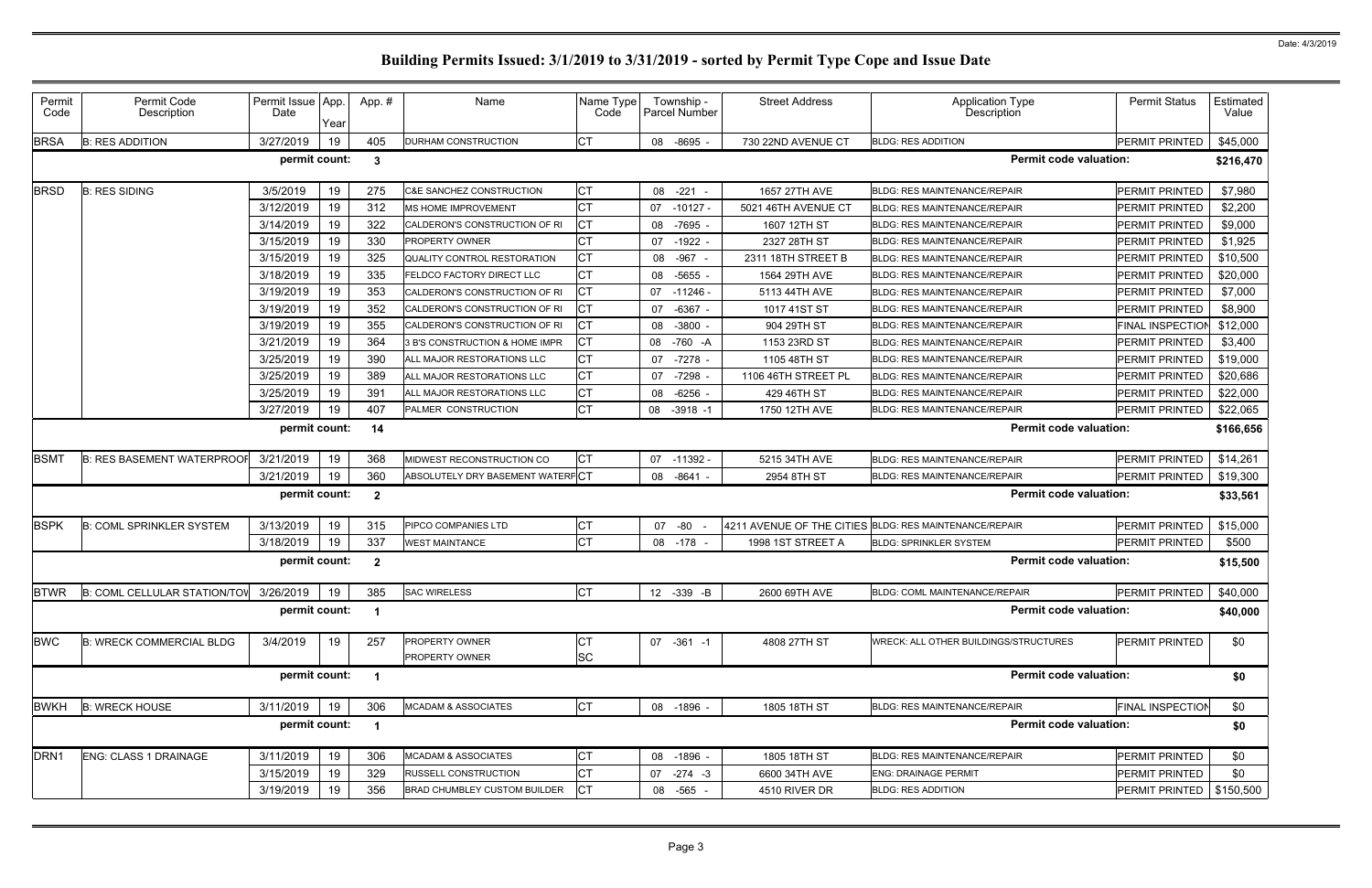| Permit<br>Code | Permit Code<br>Description | Permit Issue App.<br>Date | Year | App.#        | Name                                                                                                                         | Name Type<br>Code                                | Township -<br>Parcel Number | <b>Street Address</b>                        | <b>Application Type</b><br>Description                  | <b>Permit Status</b>    | Estimated<br>Value |
|----------------|----------------------------|---------------------------|------|--------------|------------------------------------------------------------------------------------------------------------------------------|--------------------------------------------------|-----------------------------|----------------------------------------------|---------------------------------------------------------|-------------------------|--------------------|
|                |                            | permit count:             |      | $\mathbf{3}$ |                                                                                                                              |                                                  |                             |                                              | <b>Permit code valuation:</b>                           |                         | \$150,500          |
| <b>EC</b>      | E: COML ELECTRICAL         | 3/4/2019                  | 19   | 232          | WERNER RESTORATION SVCS INC<br>SHAW ELECTRIC INC                                                                             | <b>CT</b><br><b>SC</b>                           | 07 -2436 -3                 |                                              | 4319 AVENUE OF THE CITIES BLDG: COML MAINTENANCE/REPAIR | PERMIT PRINTED          | \$35,000           |
|                |                            | 3/11/2019                 | 19   | 296          | <b>MOXIE SOLAR</b><br><b>MOXIE SOLAR</b>                                                                                     | <b>CT</b><br><b>SC</b>                           | 08 -1327 -                  | 2212 11TH AVE                                | <b>BLDG: COML MAINTENANCE/REPAIR</b>                    | PERMIT PRINTED          | \$31,050           |
|                |                            | 3/25/2019                 | 19   | 339          | GRAYSTONE BUILDERS PRECISION C<br>PIZANO ELECTRIC INC                                                                        | <b>ICT</b><br><b>SC</b>                          | 7777 - -                    | 4011 AVENUE OF THE CITIES BLDG: COML REMODEL |                                                         | <b>PERMIT PRINTED</b>   | \$11,100           |
|                |                            | permit count:             |      | $\mathbf{3}$ |                                                                                                                              |                                                  |                             |                                              | <b>Permit code valuation:</b>                           |                         | \$77,150           |
| <b>ENC</b>     | <b>B: COML SIDEWALK</b>    | 3/27/2019                 | 19   | 408          | CENTENNIAL CONTRACTORS OF QC                                                                                                 | <b>ICT</b>                                       | 08 -531                     | 2500 RIVER DR                                | <b>BLDG: COML SIDEWALK</b>                              | PERMIT PRINTED          | \$0                |
|                |                            | permit count:             |      | - 1          |                                                                                                                              |                                                  |                             |                                              | <b>Permit code valuation:</b>                           |                         | \$0                |
| <b>ER</b>      | E: RES ELECTRICAL          | 3/4/2019                  | 19   | 111          | <b>WINN BUILD</b><br><b>PETERSEN PLUMBING AND HEATING</b><br><b>ROCK RIVER ELECTRIC INC</b><br>A1 MORRIS HEATING AND COOLING | СT<br><b>SC</b><br><b>SC</b><br><b>SC</b>        | 07 -6767 -                  | 2809 26TH ST                                 | <b>BLDG: RES MAINTENANCE/REPAIR</b>                     | PERMIT PRINTED          | \$36,800           |
|                |                            | 3/4/2019                  | 19   | 269          | TRI-CITY ELECTRIC COMPANY                                                                                                    | <b>CT</b>                                        | 08<br>$-1792 -$             | 5306 7TH AVE                                 | ELEC: SERVICE                                           | <b>FINAL INSPECTION</b> | \$0                |
|                |                            | 3/5/2019                  | 19   | 274          | ELECTRIC DOCTOR SERVICE LLC                                                                                                  | <b>CT</b>                                        | $-3359 -$<br>08             | 2608 14TH AVE                                | ELEC: SERVICE                                           | FINAL INSPECTION        | \$0                |
|                |                            | 3/14/2019                 | 19   | 323          | THADDEUS H ELECTRIC INC                                                                                                      | <b>CT</b>                                        | $-6876$<br>08               | 1512 26TH AVE                                | ELEC: SERVICE                                           | <b>FINAL INSPECTION</b> | \$0                |
|                |                            | 3/14/2019                 | 19   | 245          | ANDEROS AND SONS CONSTRUCTION CT<br>A+ PLUMBING<br>PIZANO ELECTRIC INC                                                       | <b>SC</b><br><b>SC</b>                           | 08 -908 -                   | 161 6TH AVE                                  | <b>BLDG: RES REMODEL</b>                                | FINAL INSPECTION        | \$3,100            |
|                |                            | 3/18/2019                 | 19   | 327          | <b>PROPERTY OWNER</b><br><b>PROPERTY OWNER</b>                                                                               | <b>CT</b><br><b>SC</b>                           | 08 -6461 -49                | 3103 15TH ST                                 | <b>BLDG: RES REMODEL</b>                                | PERMIT PRINTED          | \$4,800            |
|                |                            | 3/19/2019                 | 19   | 195          | <b>BLACKHAWK BUILDERS</b><br>POINT ELECTRIC                                                                                  | <b>CT</b><br><b>SC</b>                           | 08 -6817 -28                | 2309 9TH AVE                                 | <b>BLDG: RES MAINTENANCE/REPAIR</b>                     | PERMIT PRINTED          | \$100,000          |
|                |                            | 3/25/2019                 | 19   | 247          | <b>PROPERTY OWNER</b><br>ROCK RIVER ELECTRIC INC<br><b>PETERSEN PLUMBING AND HEATING</b>                                     | <b>CT</b><br><b>SC</b><br><b>SC</b>              | $07 - 151 - 1$              | 3425 14TH ST                                 | <b>BLDG: RES REMODEL</b>                                | PERMIT PRINTED          | \$9,000            |
|                |                            | 3/27/2019                 | 19   | 401          | PIZANO ELECTRIC INC                                                                                                          | <b>CT</b>                                        | 08 -8056 -                  | 1433 11TH STREET A                           | ELEC: SERVICE                                           | PERMIT PRINTED          | \$0                |
|                |                            | permit count:             |      | - 9          |                                                                                                                              |                                                  |                             |                                              | <b>Permit code valuation:</b>                           |                         | \$153,700          |
| <b>MC</b>      | M: COML MECHANICAL         | 3/11/2019                 | 18   | 2202         | <b>PKS CONSTRUCTION INC</b><br>VA SERVICES INC<br><b>CUSTOM ELECTRIC</b><br><b>GRIZZLIES HEATING &amp; AIR</b>               | <b>CT</b><br><b>SC</b><br><b>SC</b><br><b>SC</b> | 08 -1769 -                  | 1191 19TH ST                                 | <b>BLDG: COML REMODEL</b>                               | PERMIT PRINTED          | \$408,100          |
|                |                            | 3/11/2019                 | 19   | 303          | CBC PLUMBING HEATING & AIR LLC                                                                                               | <b>CT</b>                                        | 08 -360 -                   | 1800 7TH AVE                                 | HTG: FURNACE/AC, NEW                                    | PERMIT PRINTED          | \$20,914           |
|                |                            | 3/13/2019                 | 19   | 318          | BRADY COMPANY, J L                                                                                                           | <b>CT</b>                                        | 07 -13016 -                 | 2101 52ND AVE                                | HTG: ROOFTOP UNIT, REPLACE                              | <b>PERMIT PRINTED</b>   | \$19,000           |
|                |                            | 3/20/2019                 | 19   | 89           | TIMBER STONE INC.<br>KOEHLER ELECTRIC INC, J W<br>AERO PLUMBING AND HEATING                                                  | <b>CT</b><br><b>SC</b><br><b>SC</b>              | 07 -8601 -                  | 3637 AVENUE OF THE CITIES BLDG: COML REMODEL |                                                         | PERMIT PRINTED          | \$67,000           |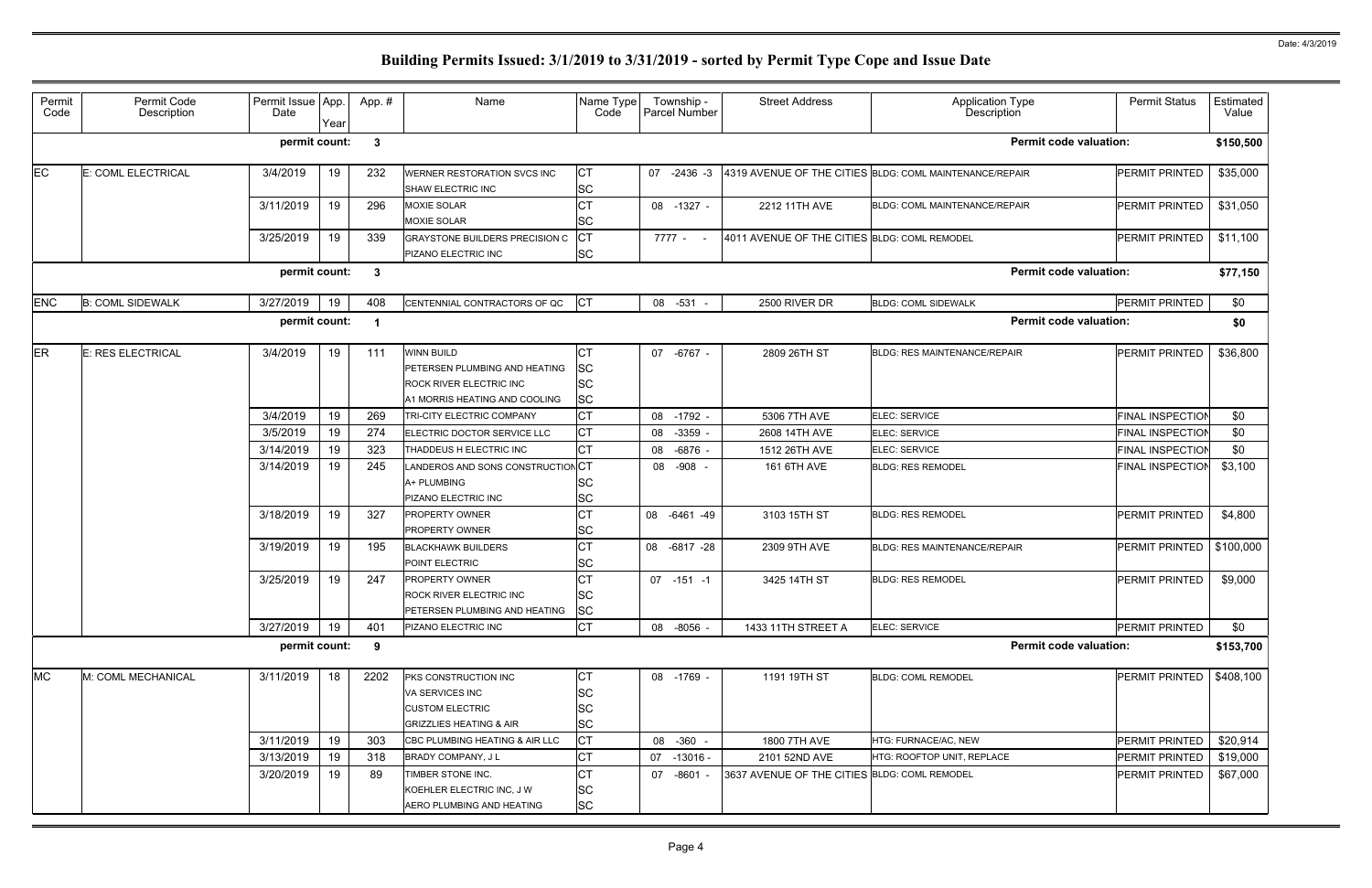| Permit<br>Code | Permit Code<br>Description | Permit Issue App.<br>Date | Year     | App. #     | Name                                                                                                           | Name Type<br>Code                          | Township -<br>Parcel Number       | <b>Street Address</b>                                | <b>Application Type</b><br>Description               | <b>Permit Status</b>             | Estimated<br>Value |
|----------------|----------------------------|---------------------------|----------|------------|----------------------------------------------------------------------------------------------------------------|--------------------------------------------|-----------------------------------|------------------------------------------------------|------------------------------------------------------|----------------------------------|--------------------|
| <b>MC</b>      | M: COML MECHANICAL         | 3/20/2019                 | 19       | 89         | ADVANCED MECH. & GEOTHERMAL<br><b>L &amp; L ELECTRIC INC</b>                                                   | <b>SC</b><br><b>SC</b>                     | 07 -8601 -                        | 3637 AVENUE OF THE CITIES BLDG: COML REMODEL         |                                                      | PERMIT PRINTED                   | \$67,000           |
|                |                            | 3/21/2019                 | 19       | 307        | <b>ESTES CONSTRUCTION</b><br><b>RAGAN COMPANY</b><br><b>RAGAN MECHANICAL INC.</b>                              | <b>CT</b><br>SC<br><b>SC</b>               | 07<br>$-397 - 8$                  | 500 JOHN DEERE RD                                    | <b>BLDG: COML REMODEL</b>                            | PERMIT PRINTED                   | \$312,415          |
|                |                            | 3/25/2019                 | 19       | 379        | KLAUER HEATING & AC LTD                                                                                        | <b>CT</b>                                  | $-13953 -$<br>07                  | 3419 AVENUE OF THE CITIES HTG: ROOFTOP UNIT, REPLACE |                                                      | PERMIT PRINTED                   | \$4,500            |
|                |                            | permit count:             |          | 6          |                                                                                                                |                                            |                                   |                                                      | <b>Permit code valuation:</b>                        |                                  | \$831,929          |
| <b>MCI</b>     | M: COML INVESTIGATION      | 3/26/2019                 | 19       | 394        | PROPERTY OWNER                                                                                                 | <b>CT</b>                                  | 07 -13026 -                       | 1700 52ND AVE                                        | <b>INVESTIGATION</b>                                 | PERMIT PRINTED                   | \$0                |
|                |                            | permit count:             |          |            |                                                                                                                |                                            |                                   |                                                      | <b>Permit code valuation:</b>                        |                                  | \$0                |
| <b>MR</b>      | M: RES MECHANICAL          | 3/4/2019                  | 19       | 111        | <b>WINN BUILD</b><br>PETERSEN PLUMBING AND HEATING<br>ROCK RIVER ELECTRIC INC<br>A1 MORRIS HEATING AND COOLING | IСТ<br><b>SC</b><br><b>SC</b><br><b>SC</b> | 07 -6767 -                        | 2809 26TH ST                                         | <b>BLDG: RES MAINTENANCE/REPAIR</b>                  | PERMIT PRINTED                   | \$36,800           |
|                |                            | 3/4/2019                  | 19       | 267        | <b>TOTAL MAINTENANCE INC</b>                                                                                   | <b>CT</b>                                  | $-6809$<br>07                     | 2504 30TH AVENUE CT                                  | HTG: FURNACE/AC, REPLACE                             | PERMIT PRINTED                   | \$8,123            |
|                |                            | 3/4/2019                  | 19       | 263        | MAINTENANCE PRO TEAM<br><b>PRECISION AIR HTG &amp; AC INC</b><br><b>EWERT PLUMBING</b>                         | Iст<br><b>SC</b><br><b>SC</b>              | 08 -3997 -                        | 428 43RD ST                                          | <b>BLDG: RES REMODEL</b>                             | PERMIT PRINTED                   | \$38,400           |
|                |                            | 3/4/2019                  | 19       | 268        | A1 MORRIS HEATING AND COOLING                                                                                  | <b>CT</b>                                  | 80<br>$-6461 -25$                 | 3205 15TH STREET A                                   | HTG: BOILER/FURNACE, REPLACE                         | PERMIT PRINTED                   | \$3,200            |
|                |                            | 3/6/2019                  | 19       | 284        | FAMILY HEATING & COOLING                                                                                       | <b>CT</b>                                  | $-1216 -$<br>08                   | 1546 11TH AVE                                        | HTG: BOILER/FURNACE, REPLACE                         | PERMIT PRINTED                   | \$2,300            |
|                |                            | 3/6/2019                  | 19       | 283        | <b>FAMILY HEATING &amp; COOLING</b>                                                                            | <b>CT</b>                                  | $-8032 -$<br>08                   | 1421 12TH ST                                         | HTG: BOILER/FURNACE, REPLACE                         | PERMIT PRINTED                   | \$2,690            |
|                |                            | 3/7/2019                  | 19       | 286        | TOTAL MAINTENANCE INC                                                                                          | <b>CT</b>                                  | $-2939$ -<br>08                   | 1017 18TH AVE                                        | HTG: BOILER/FURNACE, REPLACE                         | PERMIT PRINTED                   | \$3,948            |
|                |                            | 3/11/2019                 | 19       | 300        | O'DELLS HEATING AND AC                                                                                         | <b>CT</b>                                  | $-10383$<br>07                    | 4708 26TH AVE                                        | HTG: FURNACE/AC, REPLACE                             | PERMIT PRINTED                   | \$5,545            |
|                |                            | 3/11/2019<br>3/11/2019    | 19<br>19 | 305<br>301 | <b>FREED HEATING &amp; AC</b><br>O'DELLS HEATING AND AC                                                        | <b>CT</b><br><b>CT</b>                     | $-11749$<br>07<br>07<br>$-1986$ - | 4528 11TH AVENUE C<br>2366 29TH ST                   | HTG: FURNACE/AC, REPLACE<br>HTG: FURNACE/AC, REPLACE | PERMIT PRINTED<br>PERMIT PRINTED | \$5,975<br>\$2,405 |
|                |                            | 3/11/2019                 | 19       | 304        | <b>FREED HEATING &amp; AC</b>                                                                                  | <b>CT</b>                                  | 80<br>$-6120 - 43$                | 544 28TH AVE                                         | ITG: FURNACE/AC, REPLACE                             | PERMIT PRINTED                   | \$5,500            |
|                |                            | 3/11/2019                 | 19       | 299        | CBC PLUMBING HEATING & AIR LLC                                                                                 | IСТ                                        | -6576 -<br>08                     | 1717 14TH ST                                         | HTG: FURNACE/AC, REPLACE                             | PERMIT PRINTED                   | \$5,525            |
|                |                            | 3/12/2019                 | 19       | 311        | A1 MORRIS HEATING AND COOLING                                                                                  | <b>ICT</b>                                 | 08 -3265 -                        | 2506 18TH AVENUE A                                   | HTG: FURNACE/AC, REPLACE                             | PERMIT PRINTED                   | \$3,750            |
|                |                            | 3/12/2019                 | 19       | 310        | A1 MORRIS HEATING AND COOLING                                                                                  | <b>ICT</b>                                 | 08 -3265 -                        | 2510 18TH AVENUE A                                   | HTG: FURNACE/AC. REPLACE                             | PERMIT PRINTED                   | \$3,750            |
|                |                            | 3/13/2019                 | 19       | 317        | HOMETOWN PLUMBING & HEATING COCT                                                                               |                                            | 08 -3736 -                        | 2604 7TH AVE                                         | HTG: BOILER/FURNACE, REPLACE                         | FINAL INSPECTION                 | \$4,800            |
|                |                            | 3/13/2019                 | 19       | 316        | <b>BRADY COMPANY, JL</b>                                                                                       | <b>CT</b>                                  | $-8080 -$<br>08                   | 1317 12TH ST                                         | HTG: BOILER/FURNACE, REPLACE                         | PERMIT PRINTED                   | \$1,700            |
|                |                            | 3/15/2019                 | 19       | 324        | <b>FREED HEATING &amp; AC</b>                                                                                  | <b>CT</b>                                  | 07 -11431 -                       | 3343 60TH ST                                         | HTG: BOILER/FURNACE, REPLACE                         | PERMIT PRINTED                   | \$2,250            |
|                |                            | 3/20/2019                 | 19       | 357        | <b>CUSH COMFORT</b>                                                                                            | <b>CT</b>                                  | 07 -7915 -                        | 3209 15TH AVE                                        | HTG: BOILER/FURNACE, REPLACE                         | PERMIT PRINTED                   | \$1,800            |
|                |                            | 3/20/2019                 | 19       | 320        | <b>IOSSI CONSTRUCTION</b><br><b>PETERSEN PLUMBING AND HEATING</b><br>PETERSEN PLUMBING AND HEATING             | <b>CT</b><br><b>SC</b><br><b>SC</b>        | 08 -3096 -18                      | 528 32ND AVE                                         | <b>BLDG: RES ADDITION</b>                            | PERMIT PRINTED                   | \$20,970           |
|                |                            | 3/20/2019                 | 19       | 358        | <b>FREED HEATING &amp; AC</b>                                                                                  | IСТ                                        | 08 -8993 -                        | 2601 2ND ST                                          | HTG: FURNACE/AC, REPLACE                             | PERMIT PRINTED                   | \$4,950            |
|                |                            | 3/26/2019                 | 19       | 398        | KALE HEATING & AC                                                                                              | <b>CT</b>                                  | 07 -2206 -                        | 2430 28TH ST                                         | HTG: BOILER/FURNACE, REPLACE                         | PERMIT PRINTED                   | \$2,500            |
|                |                            | permit count:             |          | 21         |                                                                                                                |                                            |                                   |                                                      | <b>Permit code valuation:</b>                        |                                  | \$166,881          |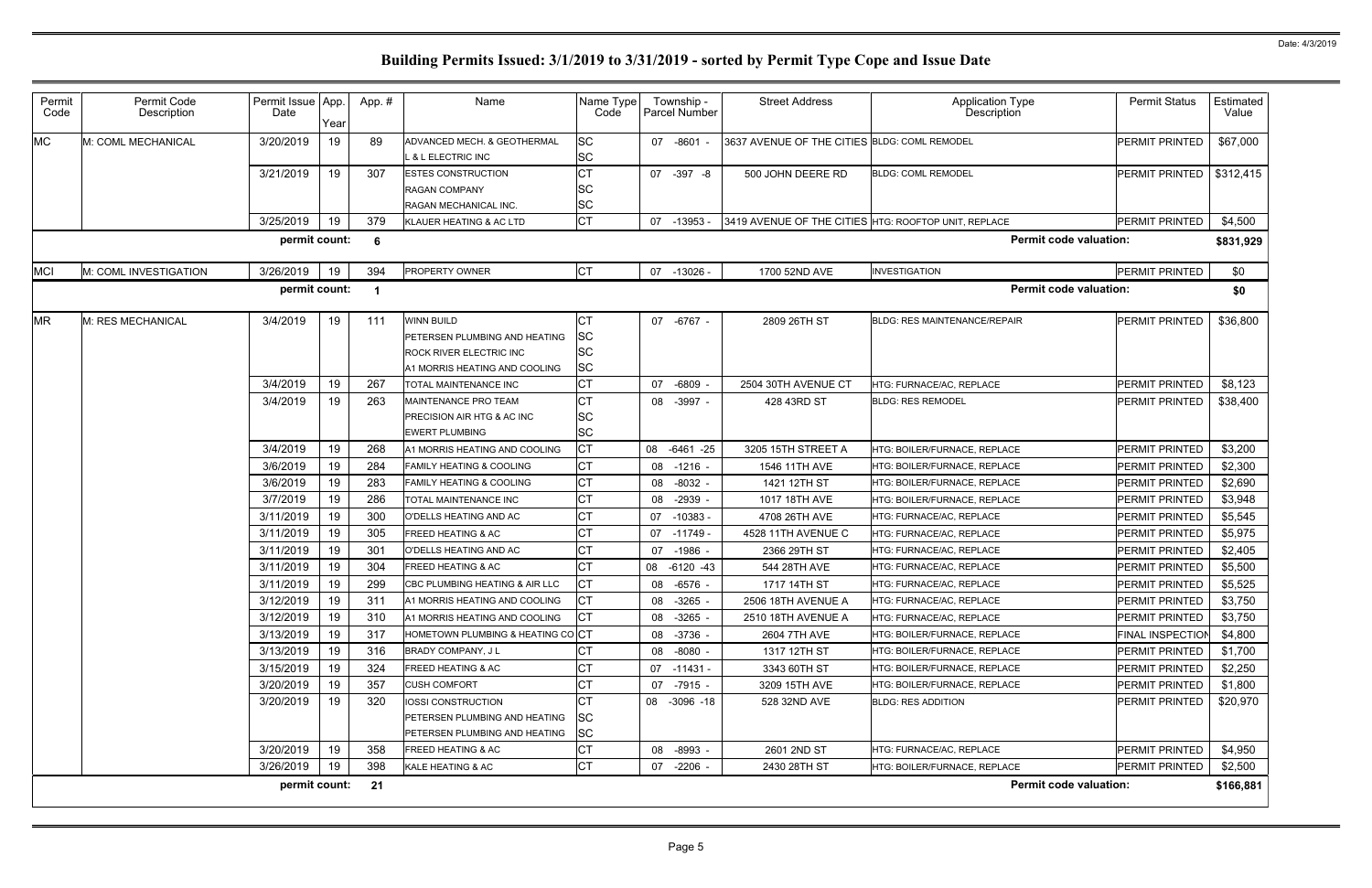| Permit<br>Code   | Permit Code<br>Description   | Permit Issue App.<br>Date | Year | App.#        | Name                                                                                                                      | Name Type<br>Code                    | Township -<br><b>Parcel Number</b> | <b>Street Address</b>                        | <b>Application Type</b><br>Description | <b>Permit Status</b>    | Estimated<br>Value |
|------------------|------------------------------|---------------------------|------|--------------|---------------------------------------------------------------------------------------------------------------------------|--------------------------------------|------------------------------------|----------------------------------------------|----------------------------------------|-------------------------|--------------------|
| PС               | P: COML PLUMBING             | 3/4/2019                  | 19   | 264          | <b>ALWAYS PLUMBING</b>                                                                                                    | <b>CT</b>                            | 08 -360 -                          | 1800 7TH AVE                                 | PLBG: INSTALLATION, COMMERCIAL         | <b>PERMIT PRINTED</b>   | \$1,200            |
|                  |                              | 3/6/2019                  | 19   | 142          | HERITAGE ACADEMY AND LEARNING<br>LENNY DESANTIAGO PLUMBING                                                                | <b>ICT</b><br><b>SC</b>              | 07 -2750 -                         | 3810 27TH ST                                 | <b>BLDG: COML REMODEL</b>              | PERMIT PRINTED          | \$29,100           |
|                  |                              | 3/15/2019                 | 19   | 172          | <b>G.A.JOHNSON &amp; SONS</b><br><b>TRI-CITY ELECTRIC COMPANY</b><br><b>PIPCO COMPANIES LTD</b>                           | СT<br><b>SC</b><br><b>SC</b>         | 07 -80 -                           | 4211 AVENUE OF THE CITIES BLDG: COML REMODEL |                                        | PERMIT PRINTED          | ##########         |
|                  |                              | 3/21/2019                 | 19   | 307          | <b>ESTES CONSTRUCTION</b><br><b>RAGAN COMPANY</b><br>RAGAN MECHANICAL INC.                                                | <b>CT</b><br><b>SC</b><br><b>SC</b>  | 07<br>$-397 - 8$                   | 500 JOHN DEERE RD                            | <b>BLDG: COML REMODEL</b>              | PERMIT PRINTED          | \$312,415          |
|                  |                              | permit count:             |      | -4           |                                                                                                                           |                                      |                                    |                                              | <b>Permit code valuation:</b>          |                         | \$1,629,715        |
| PCM6             | P: COML GAS MTR RECONCT (6 M | 3/5/2019                  | 19   | 277          | <b>CRAWFORD COMPANY</b>                                                                                                   | <b>CT</b>                            | 08 -5557 -                         | 1202 4TH AVE                                 | PLBG: GAS MTR RECONNECT AFTER 6 MONTHS | <b>PERMIT PRINTED</b>   | \$500              |
|                  |                              | permit count:             |      | - 1          |                                                                                                                           |                                      |                                    |                                              | <b>Permit code valuation:</b>          |                         | \$500              |
| PCR <sub>6</sub> | P: RES GAS MTR RECONCT (6 MO | 3/11/2019                 | 19   | 297          | <b>CUSH COMFORT</b>                                                                                                       | CT                                   | 07 -7915 -                         | 3209 15TH AVE                                | HTG: GAS MTR RECONNECT AFTER 6 MONTHS  | PERMIT PRINTED          | \$0                |
|                  |                              | 3/11/2019                 | 19   | 113          | <b>PRECISION AIR HTG &amp; AC INC</b>                                                                                     | <b>CT</b>                            | 08 -443 -                          | 721 21ST STREET A                            | HTG: FURNACE/AC, REPLACE               | FINAL INSPECTION        | \$6,500            |
|                  |                              | 3/22/2019                 | 19   | 62           | SERVPRO OF DAV.-BETTENDORF<br>KOEHLER ELECTRIC INC, J W<br>PETERSEN PLUMBING AND HEATING<br>PETERSEN PLUMBING AND HEATING | <b>CT</b><br>lSС<br>lSС<br><b>SC</b> | 08 -119 -                          | 1808 12TH AVE                                | <b>BLDG: RES REMODEL</b>               | PERMIT PRINTED          | \$157,616          |
|                  |                              | permit count:             |      | $\mathbf{3}$ |                                                                                                                           |                                      |                                    |                                              | <b>Permit code valuation:</b>          |                         | \$164,116          |
| <b>PCWH</b>      | P: COML WATER HEATER         | 3/12/2019                 | 19   | 309          | ALL ACTION PLUMBING                                                                                                       | <b>CT</b>                            | 08 -4113 -                         | 801 16TH ST                                  | PLBG: WATER HEATER                     | <b>PERMIT PRINTED</b>   | \$1,000            |
|                  |                              | permit count:             |      |              |                                                                                                                           |                                      |                                    |                                              | <b>Permit code valuation:</b>          |                         | \$1,000            |
| <b>PDC</b>       | P: COML DISCONNECT SWR/WTR   | 3/4/2019                  | 19   | 257          | <b>PROPERTY OWNER</b><br>PROPERTY OWNER                                                                                   | СT<br><b>SC</b>                      | 07 -361 -1                         | 4808 27TH ST                                 | WRECK: ALL OTHER BUILDINGS/STRUCTURES  | <b>PERMIT PRINTED</b>   | \$0                |
|                  |                              | permit count:             |      | - 1          |                                                                                                                           |                                      |                                    |                                              | <b>Permit code valuation:</b>          |                         | \$0                |
| PGAS             | P: COML GAS PIPING           | 3/11/2019                 | 19   | 302          | LENNY DESANTIAGO PLUMBING                                                                                                 | СT                                   | 07 -13431 -                        | 5304 AVENUE OF THE CITIES PLBG: GAS PIPING   |                                        | FINAL INSPECTION        | \$1,700            |
|                  |                              | permit count:             |      | - 1          |                                                                                                                           |                                      |                                    |                                              | <b>Permit code valuation:</b>          |                         | \$1,700            |
| <b>PR</b>        | P: RES PLUMBING              | 3/4/2019                  | 19   | 170          | PETERSEN PLUMBING AND HEATING                                                                                             | IСT                                  | 08 -517 -                          | 3600 5TH AVE                                 | PLBG: WATER SERVICE REPLACEMENT        | <b>FINAL INSPECTION</b> | \$2,000            |
|                  |                              | 3/4/2019                  | 19   | 271          | HOMETOWN PLUMBING AND HEATING CT                                                                                          |                                      | 08 -7817 -                         | 1838 15TH ST                                 | PLBG: SEWER REPAIR                     | FINAL INSPECTION        | \$2,000            |
|                  |                              | 3/5/2019                  | 19   | 278          | TAPPENDORF PLUMBING AND HEATIN CT                                                                                         |                                      | 07 -2341 -                         | 2911 24TH AVE                                | PLBG: SEWER REPAIR                     | FINAL INSPECTION        | \$2,000            |
|                  |                              | 3/5/2019                  | 19   | 276          | <b>CJ NOW</b>                                                                                                             | СT                                   | $-5084 -$<br>07                    | 3618 26TH ST                                 | PLBG: SEWER SERVICE REPLACEMENT        | FINAL INSPECTION        | \$2,000            |
|                  |                              | 3/6/2019                  | 19   | 281          | RIVER BEND PLUMBING SERVICES L                                                                                            |                                      | 07 -171 -B                         | 1533 36TH AVE                                | PLBG: SEWER REPAIR                     | PERMIT PRINTED          | \$875              |
|                  |                              | 3/6/2019                  | 19   | 282          | <b>RIVER BEND PLUMBING SERVICES L</b>                                                                                     |                                      | -7521 -<br>08                      | 2138 15TH ST                                 | PLBG: SEWER REPAIR                     | PERMIT PRINTED          | \$875              |
|                  |                              | 3/7/2019                  | 19   | 289          | HOMETOWN PLUMBING AND HEATING CT                                                                                          |                                      | 07<br>-2436 -C                     | 2201 44TH ST                                 | PLBG: SEWER REPAIR                     | <b>PERMIT PRINTED</b>   | \$1,500            |
|                  |                              | 3/7/2019                  | 19   | 291          | <b>BLONDELL PLUMBING SERVICES</b>                                                                                         | <b>CT</b>                            | 08<br>$-2559 -$                    | 1204 19TH AVE                                | PLBG: SEWER REPAIR                     | PERMIT PRINTED          | \$0                |
|                  |                              | 3/7/2019                  | 19   | 290          | <b>BLONDELL PLUMBING SERVICES</b>                                                                                         | <b>CT</b>                            | $-2560 -$<br>08                    | 1214 19TH AVE                                | PLBG: SEWER REPAIR                     | PERMIT PRINTED          | \$0                |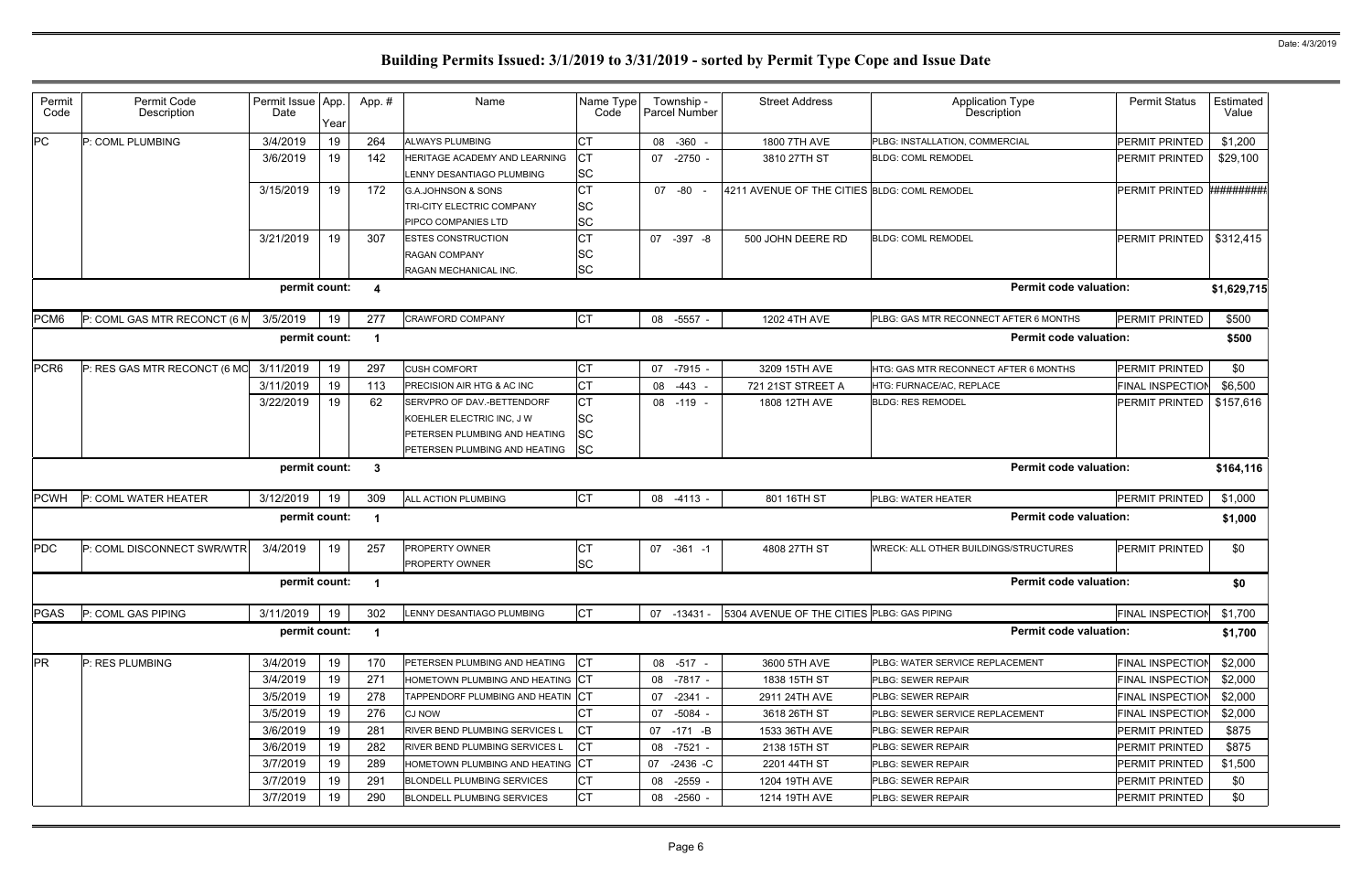| Permit<br>Code | Permit Code<br>Description | Permit Issue App.<br>Date | Year | App.# | Name                                                           | Name Type<br>Code      | Township -<br><b>Parcel Number</b> | <b>Street Address</b> | <b>Application Type</b><br>Description       | <b>Permit Status</b>    | Estimated<br>Value |
|----------------|----------------------------|---------------------------|------|-------|----------------------------------------------------------------|------------------------|------------------------------------|-----------------------|----------------------------------------------|-------------------------|--------------------|
| <b>PR</b>      | P: RES PLUMBING            | 3/7/2019                  | 19   | 292   | PETERSEN PLUMBING AND HEATING                                  | Iст                    | 08 -4771 -                         | 1211 14TH ST          | PLBG: INSTALLATION, RESIDENTIAL              | PERMIT PRINTED          | \$2,000            |
|                |                            | 3/8/2019                  | 19   | 293   | <b>CJ NOW</b>                                                  | <b>CT</b>              | 08 -2514 -                         | <b>422 4TH AVE</b>    | PLBG: WATER SERVICE REPLACEMENT              | <b>FINAL INSPECTION</b> | \$2,500            |
|                |                            | 3/11/2019                 | 19   | 191   | DEMARLIE MAINTENANCE                                           | <b>CT</b>              | 07 -70 -B                          | 1217 35TH STREET DR   | PLBG: INSTALLATION, RESIDENTIAL              | FINAL INSPECTION        | \$1,000            |
|                |                            | 3/12/2019                 | 19   | 313   | <b>QUAD CITY PLUMBING</b>                                      | <b>CT</b>              | 08 -5926 -                         | 427 8TH ST            | PLBG: INSTALLATION, RESIDENTIAL              | FINAL INSPECTION        | \$2,000            |
|                |                            | 3/19/2019                 | 19   | 345   | <b>BLONDELL PLUMBING SERVICES</b>                              | <b>CT</b>              | 08<br>$-2129$ -                    | 403 39TH ST           | PLBG: SEWER REPAIR                           | FINAL INSPECTION        | \$2,000            |
|                |                            | 3/19/2019                 | 19   | 263   | MAINTENANCE PRO TEAM                                           | <b>CT</b>              | 08 -3997 -                         | 428 43RD ST           | <b>BLDG: RES REMODEL</b>                     | PERMIT PRINTED          | \$38,400           |
|                |                            |                           |      |       | <b>PRECISION AIR HTG &amp; AC INC</b>                          | <b>SC</b>              |                                    |                       |                                              |                         |                    |
|                |                            |                           |      |       | <b>EWERT PLUMBING</b>                                          | <b>SC</b>              |                                    |                       |                                              |                         |                    |
|                |                            | 3/19/2019                 | 19   | 349   | <b>BLONDELL PLUMBING SERVICES</b>                              | Iст                    | 08 -5601 -                         | 1403 14TH ST          | PLBG: SEWER REPAIR                           | <b>PERMIT PRINTED</b>   | \$0                |
|                |                            | 3/19/2019                 | 19   | 338   | <b>BLONDELL PLUMBING SERVICES</b>                              | <b>CT</b>              | $-6892 -$<br>08                    | 1428 23RD AVE         | PLBG: SEWER REPAIR                           | FINAL INSPECTION        | \$1,500            |
|                |                            | 3/19/2019                 | 19   | 343   | <b>BLONDELL PLUMBING SERVICES</b>                              | <b>CT</b>              | $-8641 -$<br>08                    | 2954 8TH ST           | PLBG: INSTALLATION, RESIDENTIAL              | PERMIT PRINTED          | \$2,000            |
|                |                            | 3/20/2019                 | 19   | 320   | <b>IOSSI CONSTRUCTION</b>                                      | СT                     | 08 -3096 -18                       | 528 32ND AVE          | <b>BLDG: RES ADDITION</b>                    | PERMIT PRINTED          | \$20,970           |
|                |                            |                           |      |       | <b>PETERSEN PLUMBING AND HEATING</b>                           | <b>SC</b>              |                                    |                       |                                              |                         |                    |
|                |                            |                           |      |       | PETERSEN PLUMBING AND HEATING                                  | <b>SC</b>              |                                    |                       |                                              |                         |                    |
|                |                            | 3/20/2019                 | 18   | 2696  | <b>BM BAGBY INC</b>                                            | <b>CT</b>              | 08 -9348 -                         | 722 6TH AVENUE CT     | <b>BLDG: RES MAINTENANCE/REPAIR</b>          | PERMIT PRINTED          | \$93,333           |
|                |                            |                           |      |       | <b>HANSSEN ELECTRIC</b><br><b>DEMARLIE MAINTENANCE</b>         | <b>SC</b><br><b>SC</b> |                                    |                       |                                              |                         |                    |
|                |                            | 3/20/2019                 | 18   | 2694  | <b>BM BAGBY INC</b>                                            | <b>CT</b>              | 08 -9348 -                         | 718 6TH AVENUE CT     | BLDG:RES/NEW, SINGLE FAMILY ATTD (TOWNHOUSE) | PERMIT PRINTED          | \$93,333           |
|                |                            |                           |      |       | <b>HANSSEN ELECTRIC</b>                                        | <b>SC</b>              |                                    |                       |                                              |                         |                    |
|                |                            |                           |      |       | DEMARLIE MAINTENANCE                                           | <b>SC</b>              |                                    |                       |                                              |                         |                    |
|                |                            | 3/20/2019                 | 18   | 2695  | <b>BM BAGBY INC</b>                                            | Iст                    | 08 -9348 -                         | 720 6TH AVENUE CT     | BLDG:RES/NEW, SINGLE FAMILY ATTD (TOWNHOUSE) | PERMIT PRINTED          | \$93,333           |
|                |                            |                           |      |       | <b>HANSSEN ELECTRIC</b>                                        | <b>SC</b>              |                                    |                       |                                              |                         |                    |
|                |                            |                           |      |       | <b>DEMARLIE MAINTENANCE</b>                                    | <b>SC</b>              |                                    |                       |                                              |                         |                    |
|                |                            | 3/20/2019                 | 18   | 2697  | <b>BM BAGBY INC</b>                                            | <b>CT</b>              | 08 -9348 -                         | 726 6TH AVENUE CT     | BLDG:RES/NEW, SINGLE FAMILY ATTD (TOWNHOUSE) | <b>PERMIT PRINTED</b>   | \$93,333           |
|                |                            |                           |      |       | <b>HANSSEN ELECTRIC</b>                                        | <b>SC</b>              |                                    |                       |                                              |                         |                    |
|                |                            |                           |      |       | <b>DEMARLIE MAINTENANCE</b>                                    | <b>SC</b>              |                                    |                       |                                              |                         |                    |
|                |                            | 3/20/2019                 | 18   | 2698  | <b>BM BAGBY INC</b>                                            | <b>CT</b>              | 08 -9348 -                         | 728 6TH AVENUE CT     | BLDG:RES/NEW, SINGLE FAMILY ATTD (TOWNHOUSE) | <b>PERMIT PRINTED</b>   | \$93,333           |
|                |                            |                           |      |       | <b>HANSSEN ELECTRIC</b>                                        | <b>SC</b>              |                                    |                       |                                              |                         |                    |
|                |                            |                           |      |       | <b>DEMARLIE MAINTENANCE</b>                                    | <b>SC</b>              |                                    |                       |                                              |                         |                    |
|                |                            | 3/20/2019                 | 18   | 2702  | <b>BM BAGBY INC</b>                                            | <b>CT</b>              | 08 -9348 -                         | 730 6TH AVENUE CT     | BLDG:RES/NEW, SINGLE FAMILY ATTD (TOWNHOUSE) | PERMIT PRINTED          | \$93,333           |
|                |                            |                           |      |       | <b>HANSSEN ELECTRIC</b>                                        | <b>SC</b>              |                                    |                       |                                              |                         |                    |
|                |                            |                           |      |       | <b>DEMARLIE MAINTENANCE</b>                                    | <b>SC</b>              |                                    |                       |                                              |                         |                    |
|                |                            | 3/22/2019                 | 19   | 247   | <b>PROPERTY OWNER</b>                                          | <b>CT</b>              | $07 - 151 - 1$                     | 3425 14TH ST          | <b>BLDG: RES REMODEL</b>                     | PERMIT PRINTED          | \$9,000            |
|                |                            |                           |      |       | <b>ROCK RIVER ELECTRIC INC</b>                                 | <b>SC</b>              |                                    |                       |                                              |                         |                    |
|                |                            | 3/22/2019                 | 19   | 374   | PETERSEN PLUMBING AND HEATING<br>PETERSEN PLUMBING AND HEATING | <b>SC</b><br>Iст       | 08 -5195 -                         | 1333 15TH STREET A    | PLBG: INSTALLATION, RESIDENTIAL              | PERMIT PRINTED          | \$1,000            |
|                |                            | 3/26/2019                 | 19   | 400   | <b>SUPERIOR PLUMBING</b>                                       | Iст                    | 07 -275 -                          | 3528 70TH ST          | PLBG: INSTALLATION, RESIDENTIAL              | <b>PERMIT PRINTED</b>   | \$1,000            |
|                |                            |                           |      |       |                                                                |                        |                                    |                       |                                              |                         |                    |
|                |                            | permit count:             |      | 28    |                                                                |                        |                                    |                       | <b>Permit code valuation:</b>                |                         | \$654,618          |
| PRI            | P: RES PLBG INVESTIGATION  | 3/27/2019                 | 19   | 411   | PROPERTY OWNER                                                 | <b>CT</b>              | 07 -11547 -                        | 4745 20TH AVE         | <b>INVESTIGATION</b>                         | PERMIT PRINTED          | \$0                |
|                |                            | 3/27/2019                 | 19   | 410   | PROPERTY OWNER                                                 | <b>CT</b>              | 08 -443 -                          | 721 21ST STREET A     | <b>INVESTIGATION</b>                         | PERMIT PRINTED          | \$0                |